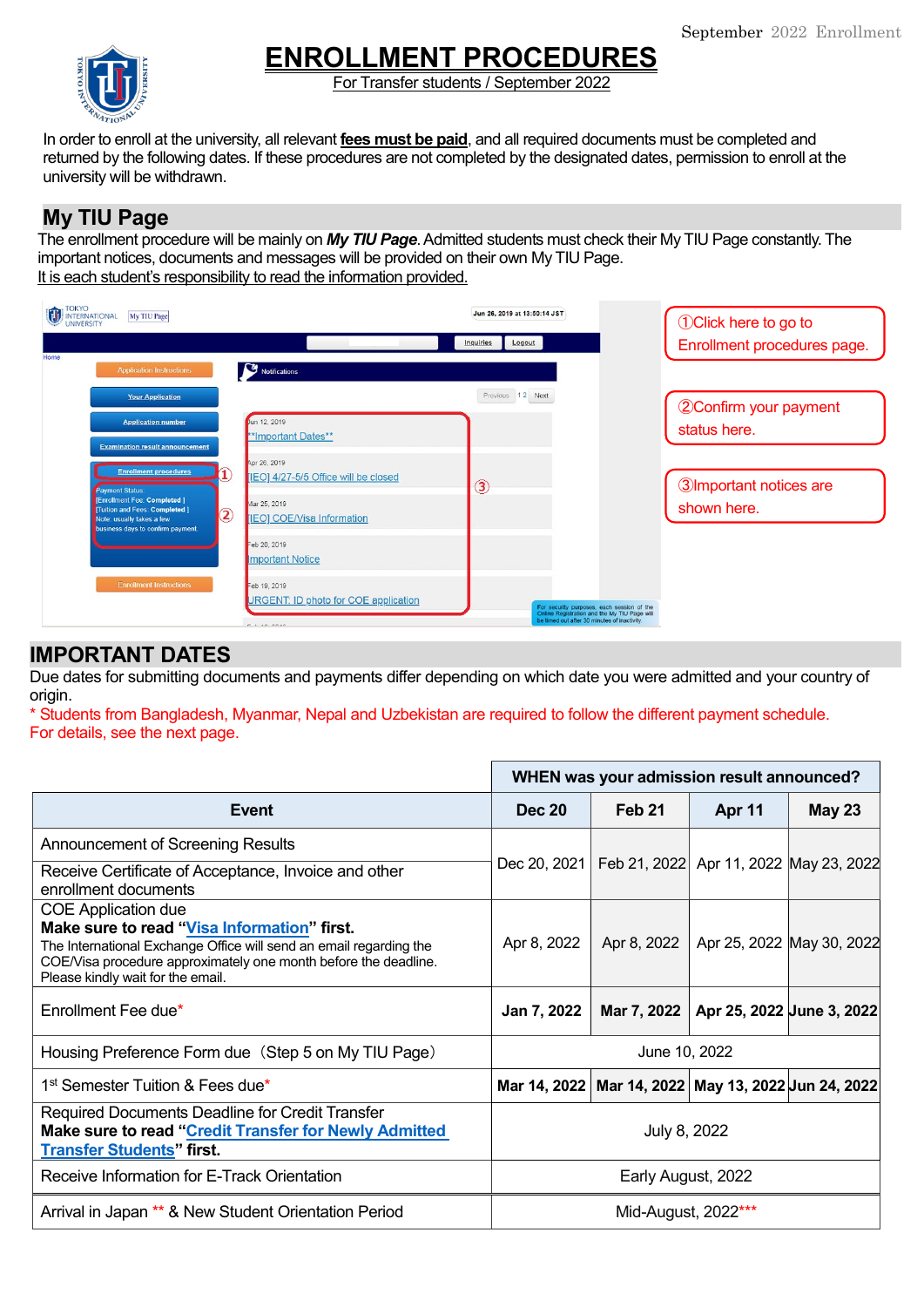| <b>Matriculation Ceremony</b> | September 1, 2022 |  |  |
|-------------------------------|-------------------|--|--|
| Fall 2022 Classes begin       | September 2, 2022 |  |  |

\*\* Make sure to download and rea[d "Before Purchasing your ticket to Japan"](https://www.tiu.ac.jp/etrack/admissions/docs/Before_Purchasing_Your_Ticket_to_Japan.pdf) from the "For Admitted Students" page of our website. \*\*\*Arrival period may change drastically depending on the current COVID19 situation (entry restrictions) and the capacity of the dorms. Please check regularly for updates from the university.

# **Advance Payment of Fees**

**(**Students from **Bangladesh, Myanmar, Nepal and Uzbekistan)** 

Students of nationalities mentioned above enrolling to TIU are required to pay the full annual amount of tuition and fees for the entire first year of studies before applying for a Certificate of Eligibility. From the second year onwards, these students will be able to pay their tuition and fees on a semester basis. This rule is to provide assurance to the Japanese Immigration Bureau as well as TIU that the student has sufficient financial resources to study abroad at our university. Please be reminded that only the immigration Bureau has the authority to grant your COE.

| WHEN was your admission | Payment Due Dates for Advance Payment Students |                                                                                                                                |  |  |
|-------------------------|------------------------------------------------|--------------------------------------------------------------------------------------------------------------------------------|--|--|
| result announced?       | <b>Enrollment Fee</b>                          | 1 <sup>st</sup> Semester tuition and fees<br>2 <sup>nd</sup> Semester tuition and fees<br>(Spring Semester)<br>(Fall Semester) |  |  |
| Dec 20                  | Jan 7, 2022                                    | Mar 14, 2022                                                                                                                   |  |  |
| Feb 21                  | Mar 7, 2022                                    | Mar 14, 2022                                                                                                                   |  |  |
| Apr 11                  | Apr 25, 2022                                   | May 13, 2022                                                                                                                   |  |  |
| May 23                  | June 3, 2022                                   |                                                                                                                                |  |  |

#### **Mandatory Placement Tests**

| <b>HOW</b>                | <b>TEST</b>                          | <b>WHEN</b>                     | <b>WHO</b>                                                                                        | <b>DETAILS</b>                                                                                                                                                                                                                                                                                                                                                                                                                                                                                                                                                                 |  |  |
|---------------------------|--------------------------------------|---------------------------------|---------------------------------------------------------------------------------------------------|--------------------------------------------------------------------------------------------------------------------------------------------------------------------------------------------------------------------------------------------------------------------------------------------------------------------------------------------------------------------------------------------------------------------------------------------------------------------------------------------------------------------------------------------------------------------------------|--|--|
| <b>Online</b><br>(Moodle) | <b>Mathematics</b>                   | July 1 to                       | <b>BE Major</b><br>/2 <sup>nd</sup> year<br><b>Transfer</b><br><b>DBI</b><br><b>Major</b><br>only | <b>Fundamentals</b><br><b>of</b><br><b>Mathematics</b><br>course<br>is<br>mandatory for <b>ALL new transfer students in the</b><br><b>Business Economics (BE) and Digital Business</b><br>and Innovation (DBI) majors.<br>Students who display a high level of mathematics<br>proficiency will be exempt from the required<br>Fundamentals of Mathematics course, however will<br>still need to take the placement test.<br>* DBI Major Students (3rd year Transfer only)<br>do not need to take the test and will be exempt<br>from the required Fundamentals of Mathematics. |  |  |
|                           | <b>Academic</b><br>Literacy          | <b>July 18,</b><br>2022         | $2nd$ year<br>transfer<br>students<br>only                                                        | Academic Literacy courses are mandatory for<br>new 2 <sup>nd</sup> year transfer students.<br>In order to best determine placement for these<br>courses, 2 <sup>nd</sup> year transfer students are required to<br>take the placement test.                                                                                                                                                                                                                                                                                                                                    |  |  |
|                           | <b>Japanese</b><br>Part 1            |                                 | <b>All</b><br>students                                                                            | Elementary Japanese 1A and Elementary<br>Japanese 1B courses are mandatory for<br>ALL new transfer students.<br>In order to ensure you are placed in the appropriate<br>class for your level, all students are required to take<br>the (Part 1) placement test.                                                                                                                                                                                                                                                                                                                |  |  |
|                           | <b>Japanese</b><br>Part <sub>2</sub> | July 26 to<br>August 2,<br>2022 | <b>Students</b><br>who scored<br>high marks<br>on Part 1<br>only                                  | Students of native Japanese level or who have a<br>solid Japanese language foundation will be<br>exempted from taking required Japanese courses.<br>*However, these students must first take and pass<br>the (Part 2) placement test.                                                                                                                                                                                                                                                                                                                                          |  |  |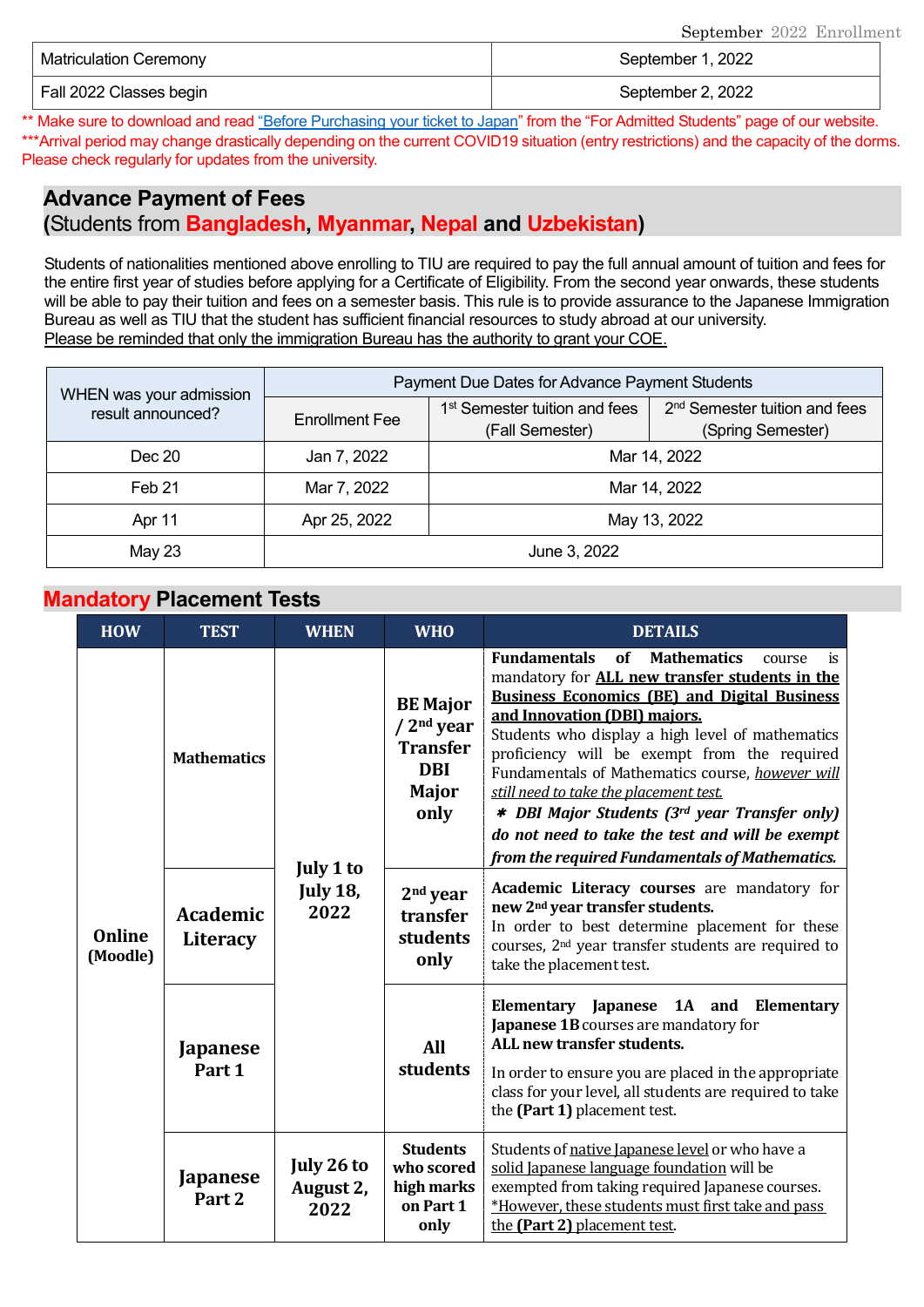# **Immigration Documents (International students only)**

Download and read the VISA(COE) Information carefully and submit the required documents by the due date to the International Exchange Office (IEO).

【Note】

- If you have been denied a visa (COE) to enter Japan before, you must inform the IEO a[t etrack-student@tiu.ac.jp.](mailto:etrack-student@tiu.ac.jp) Additional documents may be required for those who have been denied a visa in the past.
- If you do not have a valid passport, please apply for a new passport urgently and send a copy of the passport to the IEO right after the passport is issued.
- For Uzbek students: There are currently two types of passports in Uzbekistan, Green passport (old-styled passport) and Burgundy-colored passport (New international passport). If you have not sent a copy of your new international passport to TIU, please send it. Please apply for it if you do not have a new international passport. It is impossible to apply for a visa with an old-styled passport.
- If you used a study abroad agent/TIU Overseas office for your admissions, you may have to submit your COE application documents to them. Please contact the agent/TIU overseas office to confirm where you should send your COE application documents.

### **Payment of University Fees**

An outline of fees and due dates is given below. Please find bank details on the invoice. (All fees are stated in Japanese Yen)

| <b>Amount to Pay</b>                 |                        |                          |                          |  |  |  |
|--------------------------------------|------------------------|--------------------------|--------------------------|--|--|--|
| <b>Tuition Reduction Scholarship</b> | <b>Enrollment Fee</b>  | 1 <sup>st</sup> Semester | 2 <sup>nd</sup> Semester |  |  |  |
|                                      | (Only At School Entry) | (Fall Semester)          | (Spring Semester)        |  |  |  |
| No Reduction                         |                        | 700,000*                 | 700,000                  |  |  |  |
| 30% Reduction                        |                        | 535,000*                 | 535,000                  |  |  |  |
| 50% Reduction                        | 250,000                | 425,000*                 | 425,000                  |  |  |  |
| 80% Reduction                        |                        | 260,000*                 | 260,000                  |  |  |  |
| 100% Reduction                       |                        | 150,000*                 | 150,000                  |  |  |  |

\* A one-time 40,000-yen Alumni Association fee will be added to the first semester tuition and fee.

- The tuition will increase from the following year, while the operations fee will remain the same. See the application guidelines for details.

| <b>Payment Due Dates</b>           |                       |                          |                          |  |
|------------------------------------|-----------------------|--------------------------|--------------------------|--|
| <b>Your Application Period</b>     | <b>Enrollment Fee</b> | 1 <sup>st</sup> Semester | 2 <sup>nd</sup> Semester |  |
|                                    |                       | (Fall Semester)          | (Spring Semester)        |  |
| Dates for those admitted on Dec 20 | Jan 7, 2022           | Mar 14, 2022             |                          |  |
| Dates for those admitted on Feb 21 | Mar 7, 2022           | Mar 14, 2022             | Mid-May, 2023            |  |
| Dates for those admitted on Apr 11 | Apr 25, 2022          | May 13, 2022             |                          |  |
| Dates for those admitted on May 23 | Jun 3, 2022           | Jun 24, 2022             |                          |  |

- We will not confirm your payment by email. You can check your payment status on your My TIU Page a few business days after transferring your fees. Keep in mind that international bank transfers will take several business days to process.
- From the 2nd semester onwards, **No international bank transfers are allowed** to pay your tuition and fees. It means that your financial supporter needs to transfer the funds to your Japanese bank account (TIU will help you to open one).

### **Scholarships (International students only)**

There are scholarships offered by public and private organizations outside of the university. Please be advised that most scholarships are competitive and require applicants to have a certain level of Japanese language skill. The International Exchange Office will inform all E-Track students as soon as each scholarship's application period starts.